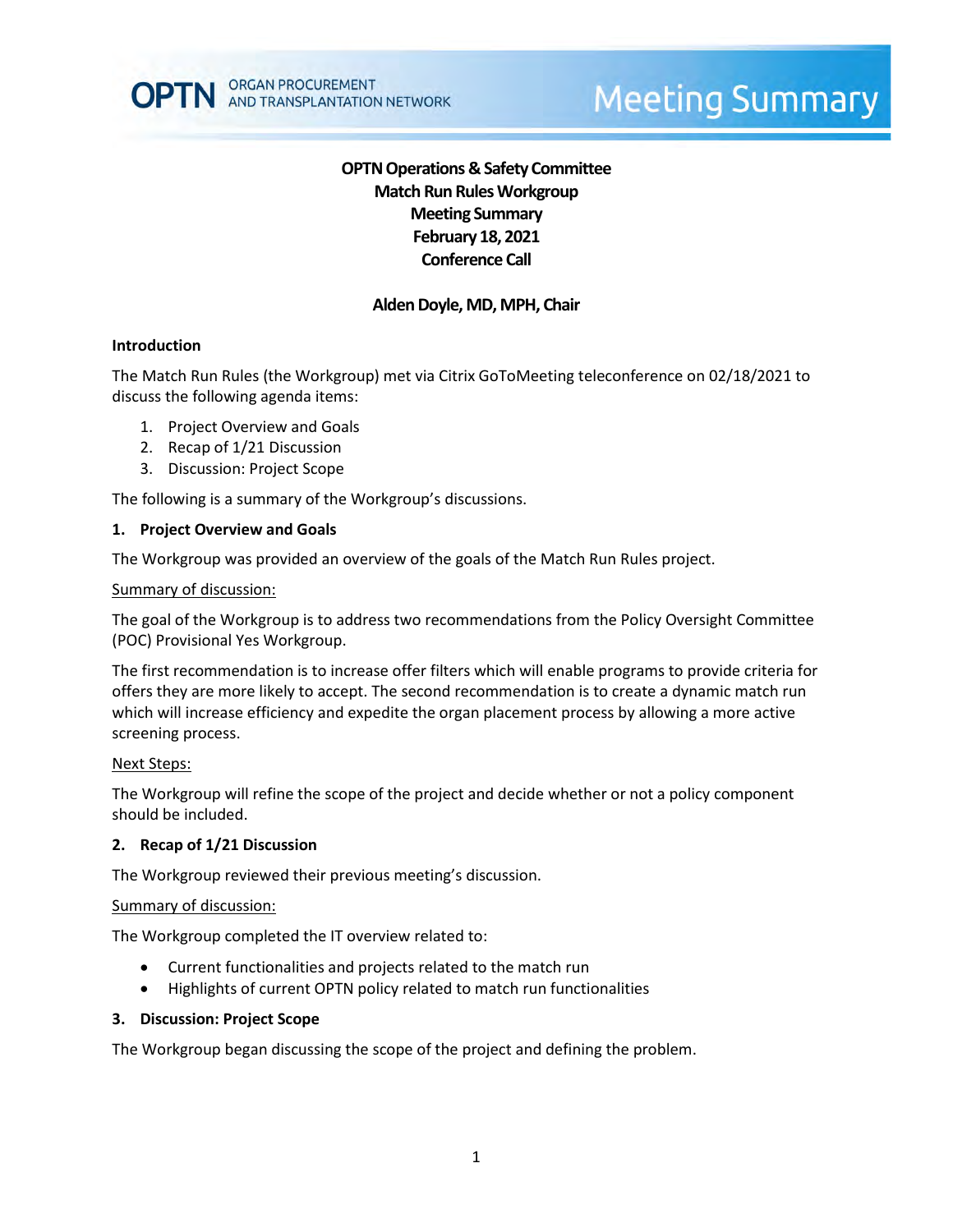### Summary of discussion:

A member stated one issue is the lack of transparency in match runs. The member explained that a transplant program can view the number of provisional yes offers are ahead of them, but they are unable to view the specific programs that have entered provisional yes offers.

Another member stated that the number of offers that transplant programs receive makes it difficult to process so they enter a provisional yes, then read the offer once they know that it's a "real offer". The member added that another main problem is lack of information, specifically with donation after cardiac death (DCD) donors, as there is no place in UNet to input neurologic function.

A member stated that the system is efficient for placing well-functioning kidneys to top candidates, but the system is not efficient for placing marginal kidneys to older candidates.

Another member stated that an issue is new donor information may be uploaded, but the match run list stays static. The member also stated that there is opportunity to optimize technology, such as utilizing technology so that organ procurement organization (OPO) staff does not have to call transplant programs to inform them that there is new information available.

A member suggested the idea of a dashboard in UNet to view potential incoming offers. The member explained this would allow transplant programs to view these potential incoming offers and proactively decline. Another member stated that dashboards for individual donors would be helpful for transparency in order for transplants programs to be able to see the status of other donor organ offers.

The Workgroup discussed the idea of a dynamic match run. A member stated that a dynamic match run would be most helpful for organs that take longer to place. The member explained that livers usually get placed within a couple hours, so a dynamic match run would not be as helpful. Another member agreed that there are inherent variabilities in the match runs and allocation processes based on organ types. The member added that within a dynamic match run, it would be helpful to have the ability to add clinical changes in recipients. Another member cautioned the Workgroup that in developing a dynamic match run, attention needs to be paid to ensure that individual patients are not bypassed without documented reason and patient consent.

Another member suggested the Workgroup discuss what are the areas in DonorNet that help guide decision making, and what could be improved upon.

A member suggested the idea of creating tiers within the system, instead of one list. Another member responded that the system could allow for a limited number of offers if the donor organs are of high quality, but if the donor organs are more medically complex, then the system would open for more offer opportunities. Another member reminded the Workgroup that a lot of work was put into developing Kidney Donor Profile Index (KDPI) and Estimated Post Transplant Survival (EPTS), which helps in allocation processes.

Another member suggested the Workgroup could consider whether policy is needed to define a provisional yes offer, the process, and responsibilities of members.

A member suggested the ability to leave candidates as active but choose to temporarily have them not appear on match runs. Another member responded that the workload associated with inventing a system that would allow for an informal inactivation of candidates might not be worth the benefit.

Another member stated that dynamic, multifactorial filters would be a big gain in efficiency for the system. Members agreed.

The Workgroup agreed that the system performs well for equity, but not utilization.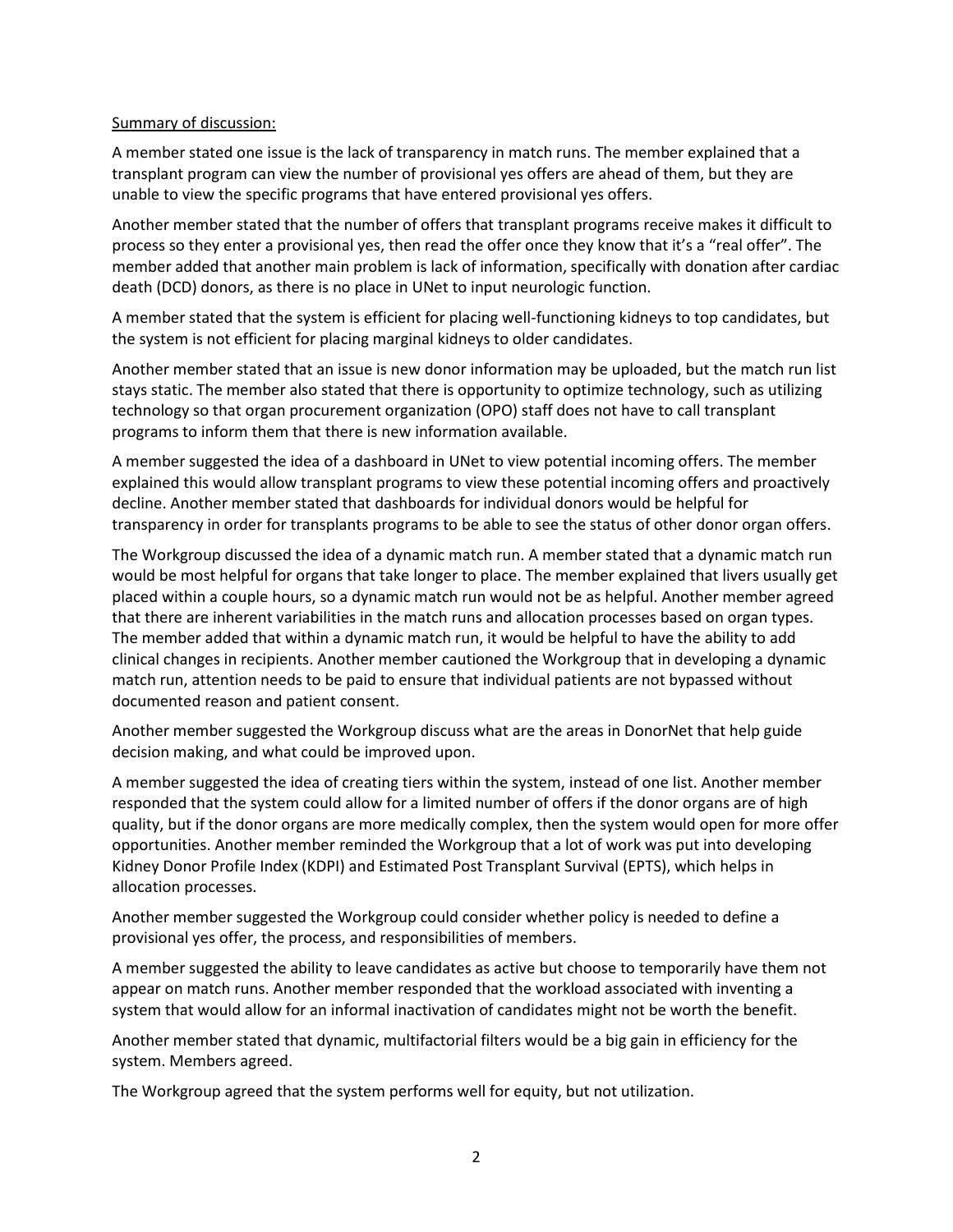The Workgroup expressed interest in reviewing the candidate-specific criteria on the match run and discuss opportunities for expanding data that needs to be entered before an organ is offered.

### Next steps:

The Workgroup will continue discussions regarding match and organ processes.

# **Upcoming Meeting**

March 18, 2021 (teleconference)